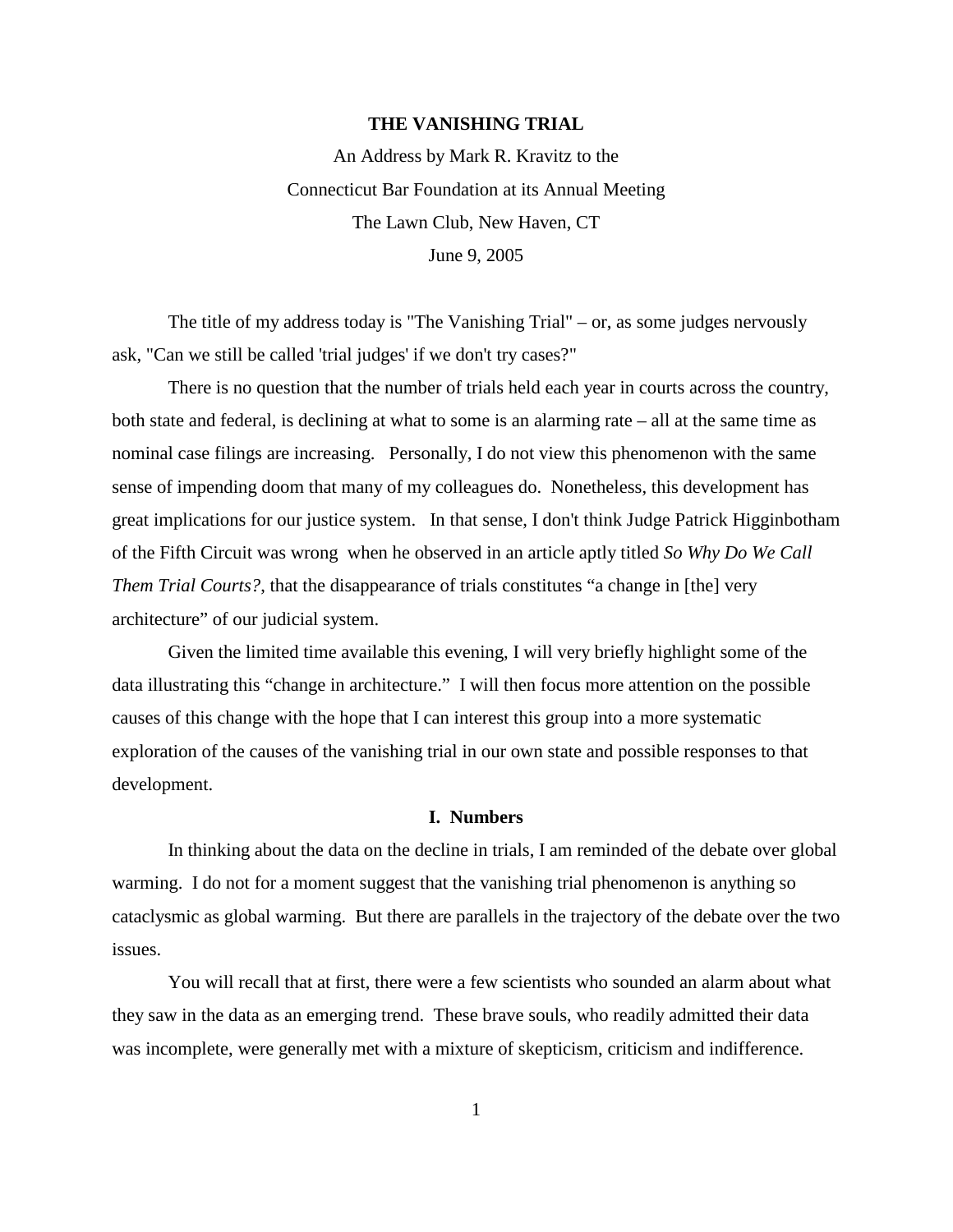There followed a period of further study and debate during which alternative explanations of existing data were offered and additional data was gathered. Indifference gave way to concern. And over time, the emerging trends became too clear to deny (at least for most of us) and attention then turned to the causes of the phenomenon, the harm it might produce and methods for addressing the trend.

The same is true of the vanishing trial phenomenon. While we still need better data, particularly at the state level, the trend is now not in doubt: The number of trials has been declining for three decades in courts across the country, and the disappearance of trials holds true both for state and federal courts, for all regions of the country, for jury and court cases, and for all categories of civil and criminal cases.

I cannot tonight recount all of the data. I urge you instead to go to the ABA Website, which sets forth a considerable amount of data collected in a recent research project funded by the Litigation Section of the ABA. In brief, however, the data shows a remarkably clear portrait. As but one example, in 1962 federal district judges conducted on average 39 trials a year, including both civil and criminal cases – a figure that I personally find astonishing. (They certainly do not make judges today like they used to). By 2002, the average federal district judge presided over only about 9 trials. The decline in the absolute numbers of trials is also mirrored in a decline in the rate of trials, from about 12% of all civil cases in 1970 to approximately 1.8% by 2002.

The data from the District of Connecticut shows a similar downward trend in the number of trials held. In 1995, the District conducted 165 civil trials, while in 2004, it conducted only 82, the lowest number of civil trials conducted in more than a decade. If one includes criminal trials, in 1995 the District conducted over 200 civil and criminal bench and jury trials; in 2004, the District conducted a little over 100 civil and criminal trials. I conducted 10 trials in 2004 – about the national average – and I appear to be on track for another 10 or so this year.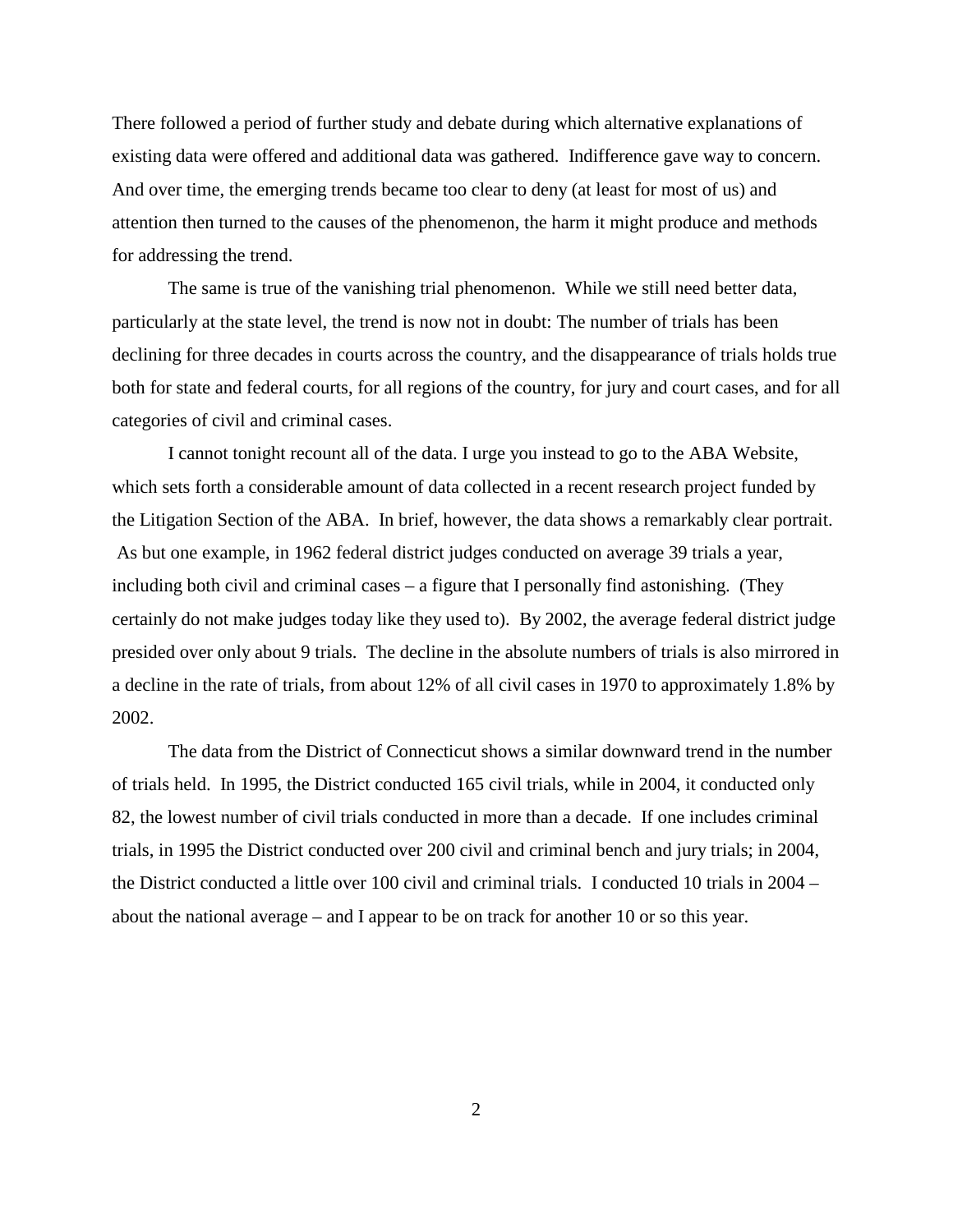A number of aspects about nationwide data are striking:

- First, no region of the country is immune from this phenomenon. Circuit by circuit data shows the same overall pattern, though in varying degrees and at different levels.
- **Second**, the phenomenon is not limited to jury trials. Indeed, bench trials have declined more than jury trials over the relevant period (and that is true for the District of Connecticut as well). Therefore, litigants are not just fleeing juries.
- **Third**, the decline in trials shows up across all categories of civil cases. Thus, for example, where once 1 in 6 tort cases went to trial, now only 1 in 46 proceed to trial.

Unfortunately, the data we have from state courts is not as comprehensive or readily comparable as that from federal courts. That is truly regrettable since state courts conduct significantly more of the Nation's judicial business than federal courts. If we ignore state courts, then, we will be seeing only a very small piece of the picture.

However, the National Center for State Courts has now devoted its considerable resources to the task, and though the Center continues to gather statistics, it has already compiled and analyzed data from about 22 states. These data show that during the period from 1976 to 2002, the number of civil jury trials has fallen by nearly two-thirds in state courts, and the rate of civil bench trials has also steadily declined, to less than one-half of what it was in 1976. As with the federal courts, state courts have experienced the decline in civil trials on both a percentage and absolute basis, and each state studied experienced a decline in trials, underscoring that the vanishing trial is not a regional aberration.

I do not have hard data from Connecticut state courts, but conversations with my state court colleagues in preparation for this talk confirm that they are not immune to this development. It appears, therefore, that litigants intent on obtaining a trial are not turning away from federal courts and toward state courts. Instead, litigants in all courts, in all regions and in all types of cases are increasingly opting to have their disputes resolved without a trial.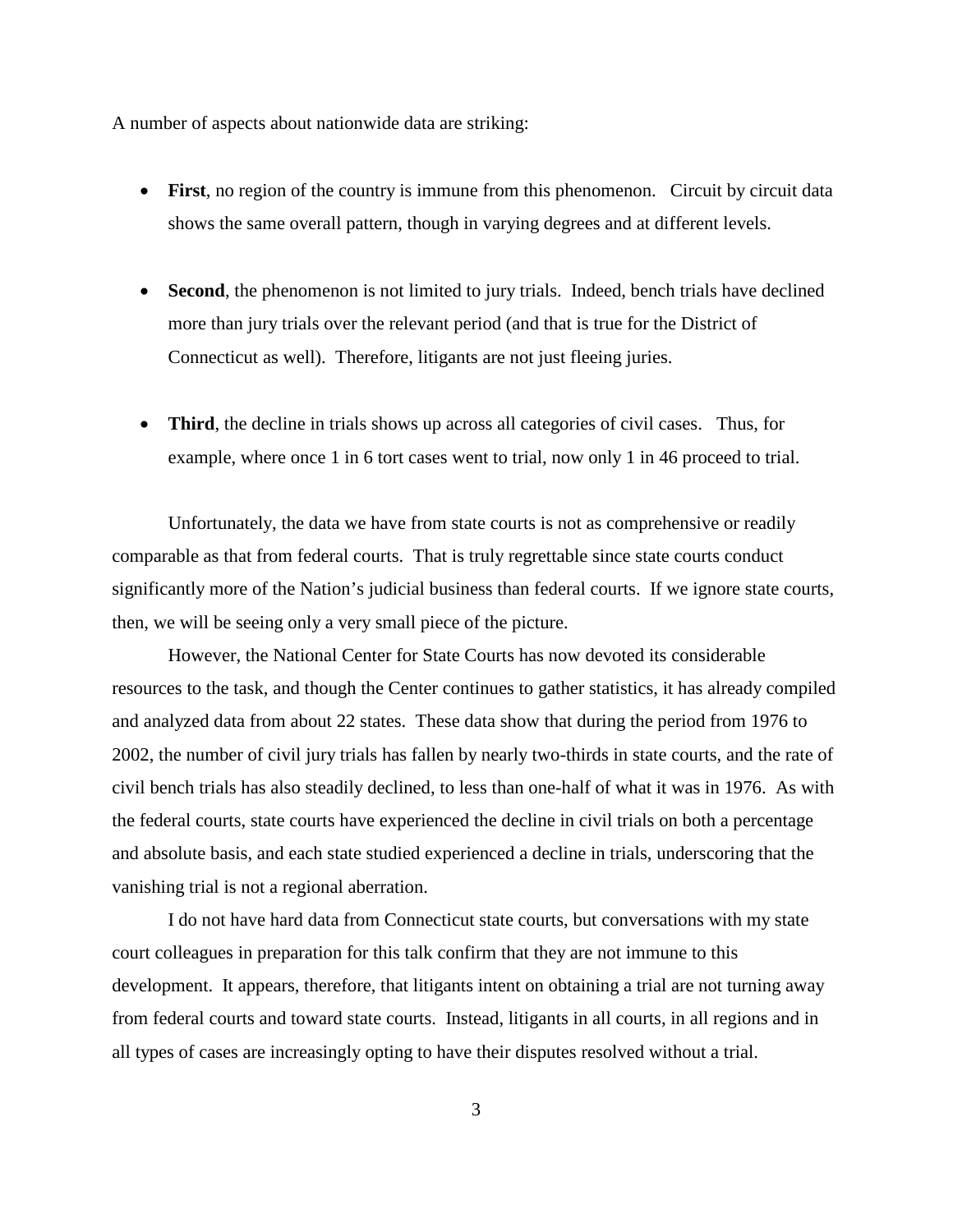The question then is Why?

#### **II. Causes**

The truth is that we do not know precisely why at this point. And as was true with global warming, to answer that question in any meaningful manner, we will need much better information than we now have. As I will mention at the end of my talk, I believe the Bar Foundation is well suited to play a significant role in helping us to understand why this is happening. To that end, I would like to touch on some of the possible causes as a way of stimulating interest in the subject.

**Caseload Mix and Resources**. As an initial matter, it is important to emphasize that the data shows quite clearly that the decline in the number of cases tried is not due to a reduction in case filings. To the contrary, both civil case filings and dispositions have actually increased many-fold in federal and state courts at the same time that both the absolute number of trials and the rate of trials has diminished steadily. Nor do changes in caseload "mix" – or the types of cases – appear to have affected the rate of trials. For example, Professor Galanter in his yeoman work for the ABA study, reports that in 1962 tort and civil rights cases constituted about 38% of the civil docket in federal courts. In 2002, those same categories made up about the same percentages of the overall civil docket, nearly 35%. Yet, during the same period, there was a sharp decline in trials in *both* tort and civil rights cases. Therefore, changes in caseload mix do not appear to have been a factor in the overall decline in trials.

We might also imagine that the demands imposed by the great increases in case filings have so stretched the resources of our judicial system that courts today are simply unable to devote time to trials. Most commentators agree the data does not support that supposition either. The District of Connecticut's experience appears to bear out what most commentators believe. For we have never had more judicial resources, counting active, senior and magistrate judges. One might suppose, therefore, that we would be trying more and more cases. But we are not. As a consequence, available resources are not a likely cause of the vanishing trial development.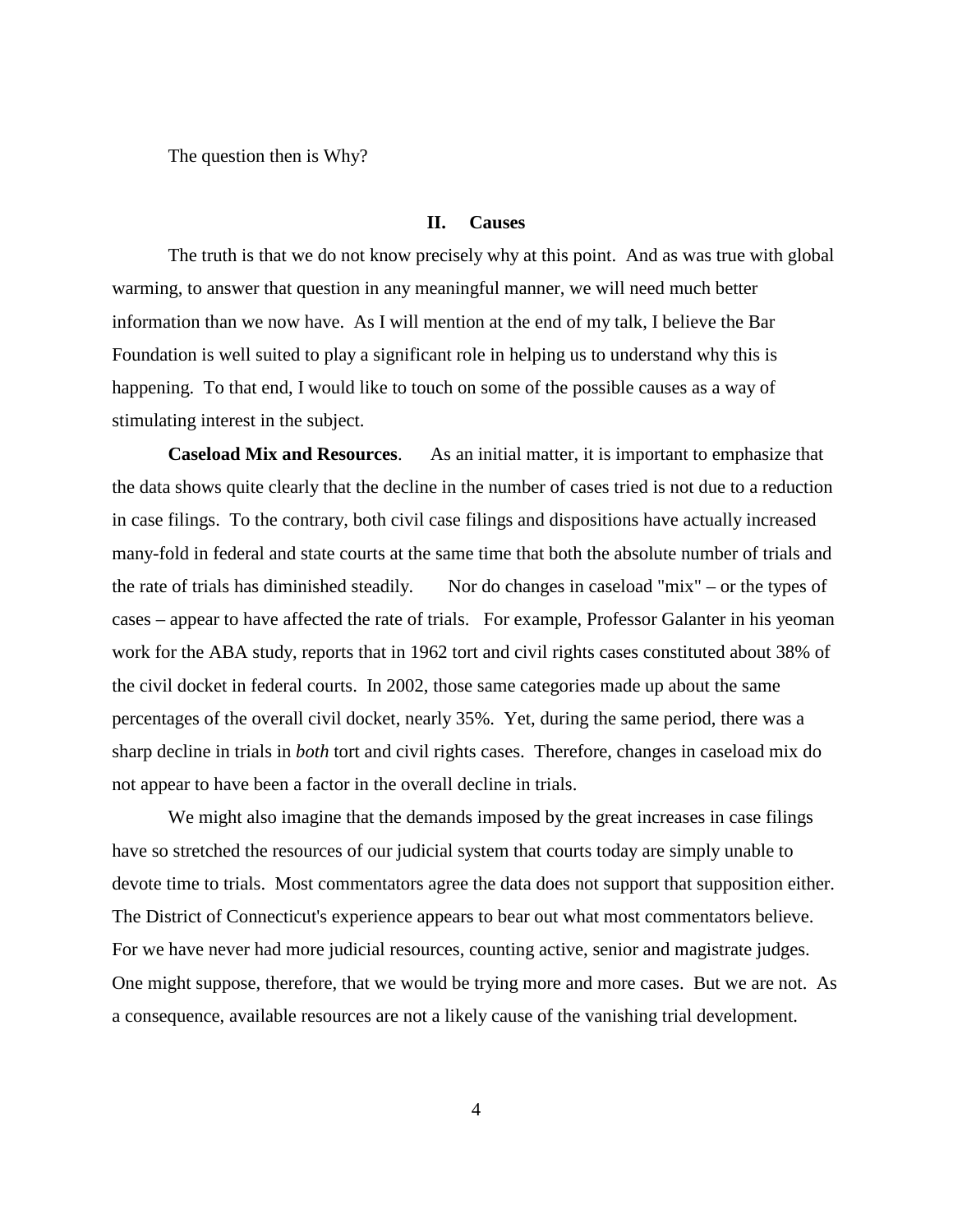**Increased Use of Summary Judgment**. Some commentators, most notably Professor Arthur Miller, have argued that the decline in trials in federal courts is, at least in part, attributable to the increased use of summary judgment to dispose of cases. For example, Judge Posner has commented on what he believes is a "drift in many areas of federal litigation toward substituting summary judgment for trial."

The question is whether that is an occasion for celebration or concern. And to answer that question we need much better data than we currently have on the frequency of summary judgment. (The FJC has embarked on such a study). The national data we have is only fragmentary. However, it suggests that summary judgments have increased relative trials as a means of disposing of cases.

Based upon data collected by my colleague Judge Arterton, that appears to be the case in the District of Connecticut. Her data reveals that more cases in our District are disposed of today by summary judgment than by trial – indeed, two and one-half times as many cases are disposed of on summary judgment than proceed to trial, a figure that is somewhat higher than it was just four years ago.

Therefore, increased use of summary judgment is likely to be at least one factor contributing to the decline in dispositions by trials. It would be unfair, however, to focus solely on the summary judgment procedural tool and ignore the underlying substantive legal changes that have undoubtedly affected the rate at which summary judgment is granted. For example, Congress' enactment of the Prison Litigation Reform Act – with its strict exhaustion requirements – and the Private Securities Litigation Reform Act – with its tighter scienter requirements – have each allowed an increasing number of prisoner and securities cases to be disposed without trial. Judge-made developments in the law of qualified immunity and collateral estoppel have also allowed – indeed urged – courts to dispose of cases short of trial – Not to mention Supreme Court decisions such as *Daubert* and *Markman*.

I am certain I have not exhausted the list of substantive legal developments one could mention. The key point, however, is that while we can all easily fashion a long list of doctrinal changes over the last three decades that have allowed or even encouraged courts to dispose of cases short of trial, we would have greater difficulty conjuring up a similar set of developments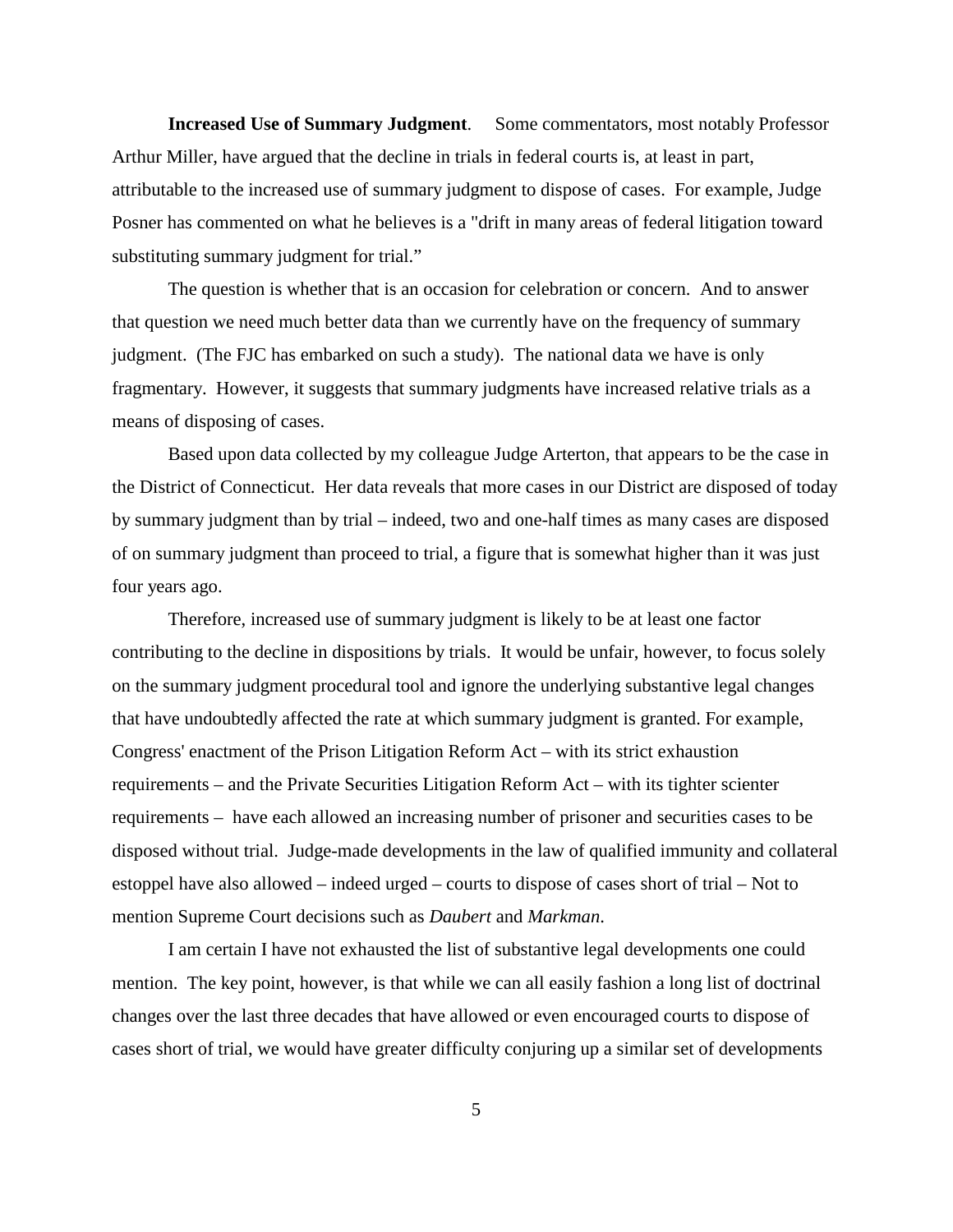that have led to more trials.

**Costs**. Most observers identify litigation costs and discovery as among the chief reasons contributing to the decline in civil trials. As Professor Samuel Gross of the University of Michigan School of Law bluntly put it: "The striking problem is that we have generated a procedure that is way too expensive if actually employed."

Judge Higginbotham claims that the costs of discovery incent litigants, particularly institutional parties, to turn away from courts. Of course, one might also argue that liberal discovery has allowed parties to know the strengths and weaknesses of their cases, thus arming them with the information needed to make intelligent choices about settlement versus trial. In other words, discovery might well lead fewer trials but not because of cost but rather because of the information exchange it fosters.

Judge Higginbotham also emphasizes another, less tangible and far more troubling cost of our current civil justice system – one that he terms the "indeterminancy of normative rules now deployed in civil trials." He believes that the normative rules we ask judges and juries to apply operate at a "level of generality that erodes predictability of results and produces random outcomes."

He mentions as but one example Rule 402 of the Restatement of Torts, which asks jurors to decide if a product is defective by weighing its social utility against its risk of harm. Numerous other examples also come to mind. "The relevant point," says Judge Higginbotham, "is that the decline in trials is created by the high cost of indeterminancy and in turn reinforced by declining trials - a growth that feeds on itself."

**Beliefs About Juries**. In a related vein, the decline in trials may also be a product of the beliefs of lawyers and litigants about juror competence (or incompetence), though I hasten to emphasize that litigants have been opting against bench trials at least as much as jury trials. It would be naive, however, to suppose that widespread beliefs about juror competence do not play at least some role in litigants' decisions about trial. Whether those beliefs are well founded is, of course, irrelevant. Misconceptions drive public opinion and choices as much as, if not more, than truths.

Several factors contribute to such views. For one, it is well documented that large (and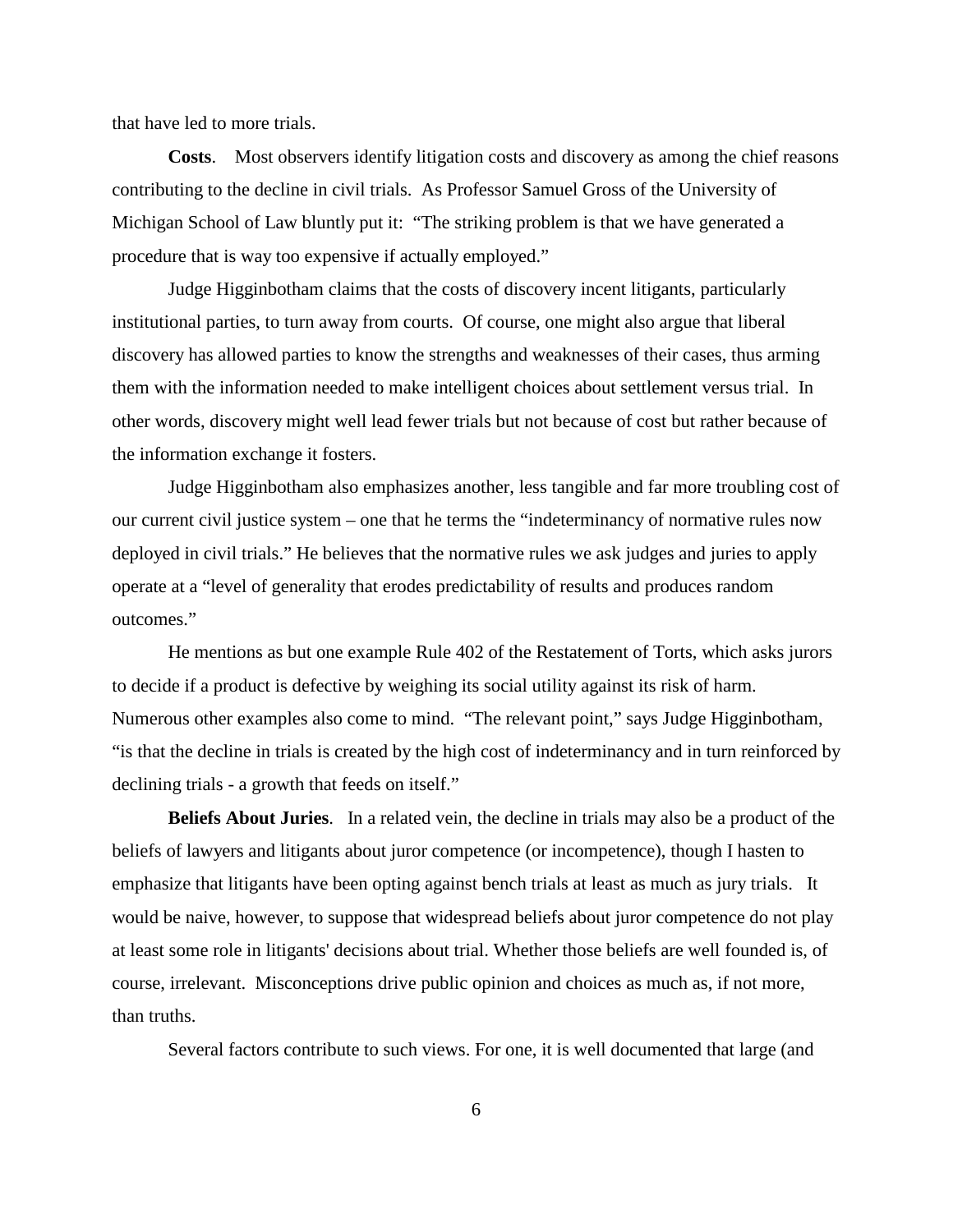oddball) jury verdicts receive a disproportionate amount of media coverage, and this contributes to a view among litigants that proceeding to trial before a jury is a bad gamble. Add to that, some of the empirical data on juror attitudes that receive widespread publicity: For example, a 2000 survey by the *National Law Journal* of 1000 respondents, most of whom had served on juries, revealed that nearly 30% said they could not, *and importantly would not*, be impartial if a corporation or corporate executive were a party to a case. Little wonder then why corporate litigants get weak-kneed when approaching a jury trial.

**Emphasis on Case Management and Settlement**. Changes in the *Federal Rules of Civil Procedure* and in the judicial culture in the 1980s and 1990s have led to an increased emphasis on case management and settlement. This change in emphasis has also coincided with some of the most dramatic declines in civil trials, leading many to believe that judges now view their principal mandate as disposing of cases as soon as possible, rather than as trying cases. As a consequence of this emphasis on settlement and early disposition rather than trial, many courts began to offer, or in some instances require, court-annexed ADR as an integral component of the judicial process. Also, during this period, the role of federal Magistrates has morphed into one that more often than not is focused on settlement.

Based on the data, it appears that these efforts at encouraging early resolutions have succeeded. For example, case terminations in federal court during the earliest phase of a judicial proceeding increased from 20% in 1962 to nearly 70% by 2002, with the largest increases occurring in the mid-to late 1980s, coincident with changes in rules and attitudes regarding case management.

Not only have these efforts resulted in more settlements and therefore fewer trials, but more importantly, I believe that the emphasis on case management and settlement has also changed our legal culture. Today's lawyers and institutional litigants view trial-oriented litigation as only one of many ways to resolve disputes; compromise is often seen by this new generation of lawyers (whom some derisively call "litigators," not "trial lawyers") as producing better justice, with faster, fairer and longer-lasting results.

I should note that more than a few scholars have long suggested a contrary view – that is, that increased judicial management and emphasis on settlement have actually undermined the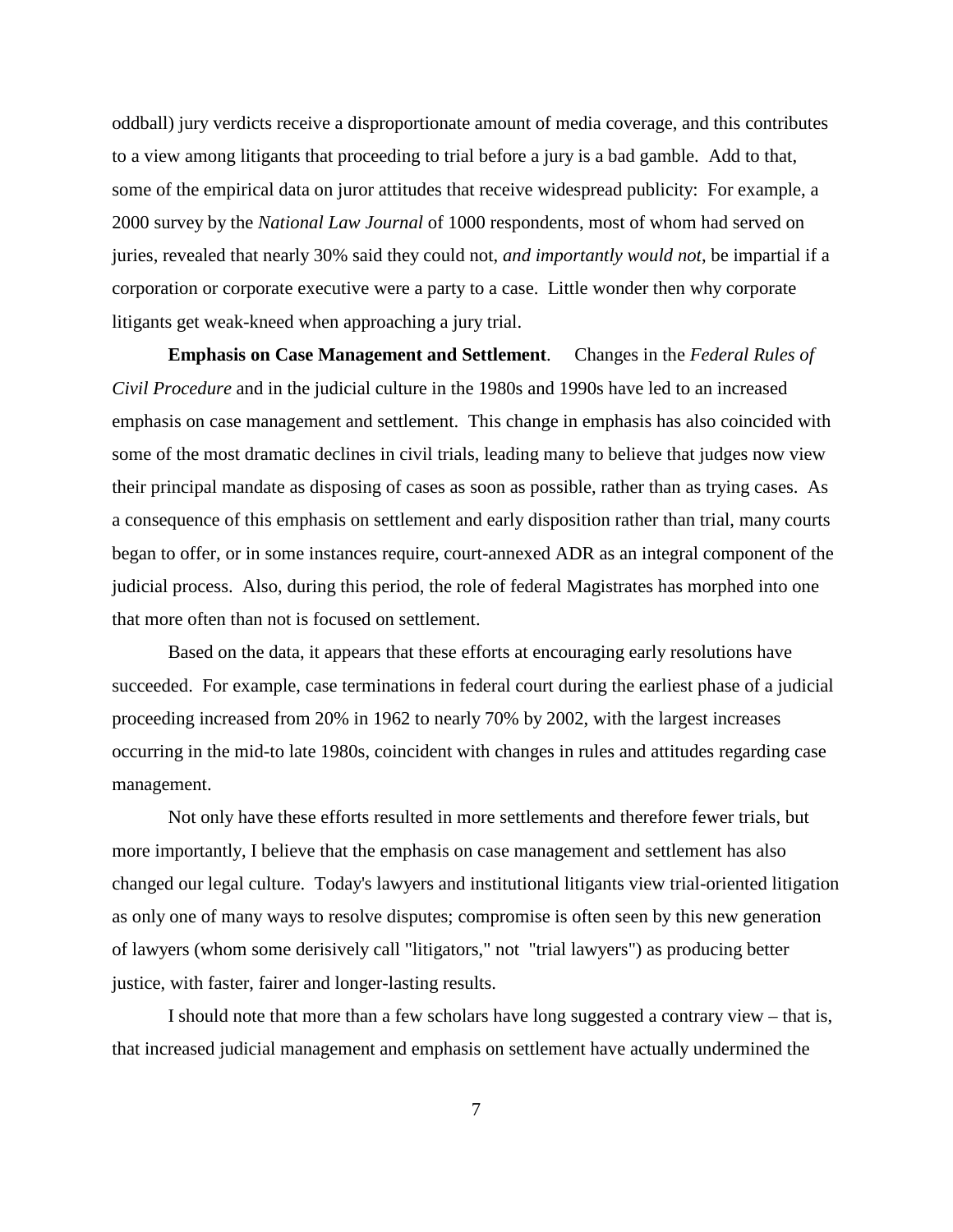values our civil justice system is designed to reflect. Professor Resnick of Yale is one of them and she challenges us with this question:

[T]he claim that "the more dispositions, the better," raises difficult valuation tasks; decisionmaking must be assessed not only quantitatively, but also qualitatively. On any given day, are four judges who speak with parties to sixteen lawsuits and report that twelve of those cases ended without trial more "productive" than four judges who preside at four trials?

For better or worse, however, the *Federal Rules* currently embrace the role of Managerial Judge, and each year's crop of newly confirmed District Judges is schooled in that role at the FJC's Judge School. I am certain the same occurs in state court. Thus, for now at least, the judge as promoter of settlement and efficient manager of cases is ascendant both in federal and state court, and undoubtedly this has affected the number of cases that ultimately proceed to trial.

**ADR**. Finally, any discussion of the decline in trials would be incomplete without a reference to private ADR, although given the declines in trials, it may be more appropriate these days to view trials as the Alternate Dispute Resolution Mechanism and arbitration and mediation as the regular (not alternate) method of dispute resolution. It is important to keep in mind, however, that the data I discussed earlier involves *filed* cases – that is, cases that have been filed in courts rather than directly before private ADR providers. Thus, the growth of private arbitration and mediation cannot explain what is happening to cases once they get into the court system.

Whether private ADR is shunting away large numbers of cases that otherwise would be tried is a different question and difficult to document. It appears that private providers have experienced increases in filings over the last decade. It is debatable, however, how large that growth has been. I personally doubt that private ADR is responsible for siphoning off large numbers of otherwise triable cases from courts' trial dockets.

Nevertheless, the available data on what actually happens in arbitrations may be instructive as we consider why cases in the judicial system do not proceed to trial. At the request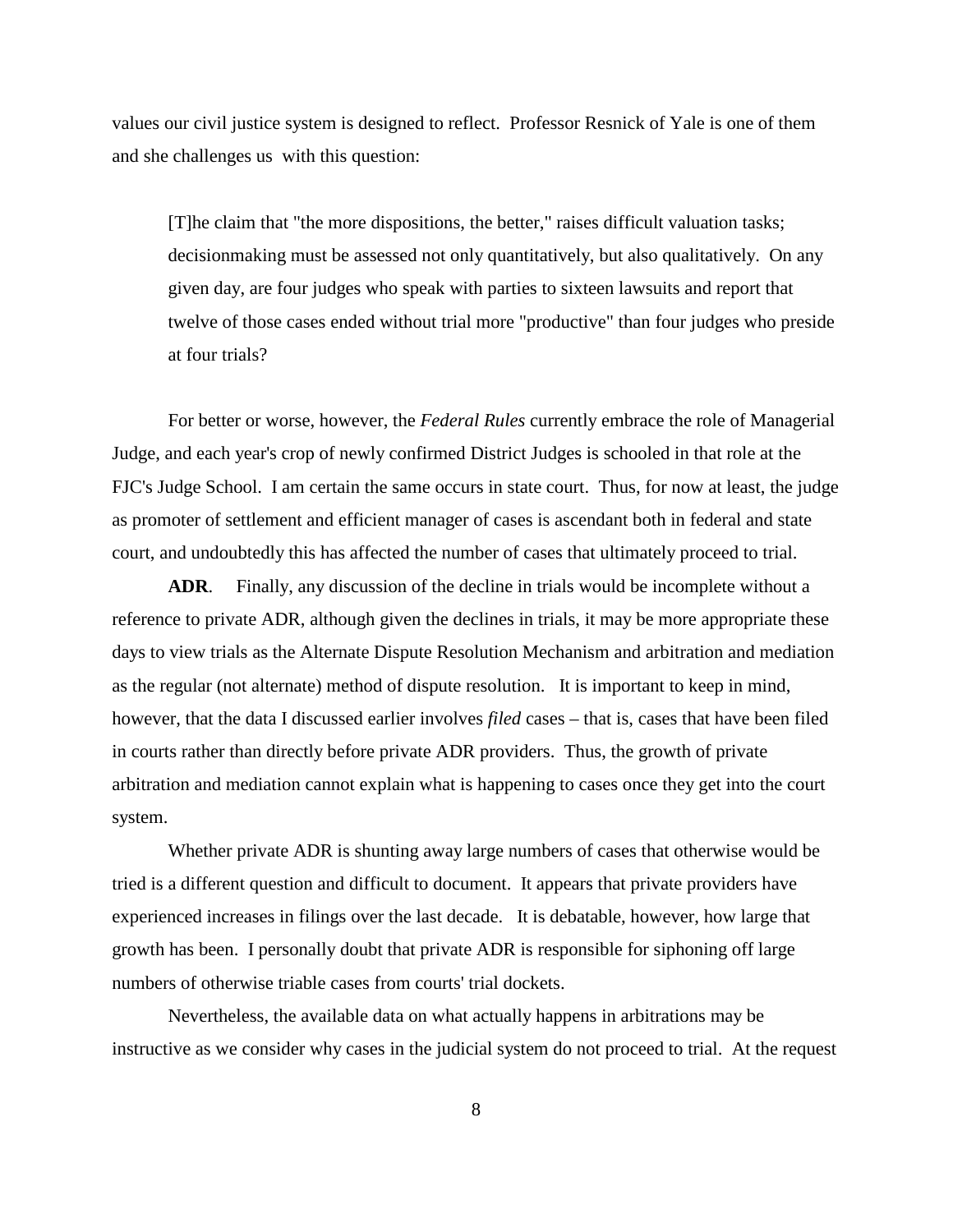of the ABA, my former partner Jack Dunham of Wiggin & Dana and David Geronemus of JAMS comprehensively examined arbitrations and judicial proceedings in state and federal court involving 30 well known franchisors. What they found may strike you as surprising:

*First*, they found that arbitrations were far more likely than lawsuits to proceed to final disposition. In excess of 75% of all franchise lawsuits settled without trial, whereas only about 40% of franchise arbitrations settled before decision. Thus, the participants in arbitrations were far more likely than their judicial system counterparts to opt for a judgment rather than a settlement.

*Second*, franchisors – the defendants – were on average less successful in arbitrations than in lawsuits. In trials in federal court, bench and jury, franchisors prevailed about 60% of the time, while during the same period franchisors won only about 33% of the arbitrations that proceeded to decision.

While admittedly limited, this study's results suggest that it may not be a preference for compromise over judgment – or even a fear of losing – that drives corporations to opt for private arbitration over judicial proceedings or to prefer settlement over trial, whether bench or jury. Instead, the answer may be found in three features of our current judicial regime that are generally (though not always) absent from the arbitral process: (1) lengthy and costly discovery and motion practice; (2) intensive case management coupled with an institutional emphasis on settlement; and (3) out-sized verdicts, particularly large punitive damage awards.

#### **III. Implications**

Just as there are a variety of opinions on the causes of the decline in trials, so too is there a debate about whether the disappearance of trials is a negative development or not. The positions literally range from what I would call a "Sky is Falling" lament to a shrug of shoulders "So What?" though I hasten to add that few in this debate profess to believe that increased settlements are necessarily bad.

I would like to suggest to you that neither of the extreme positions in this debate is right.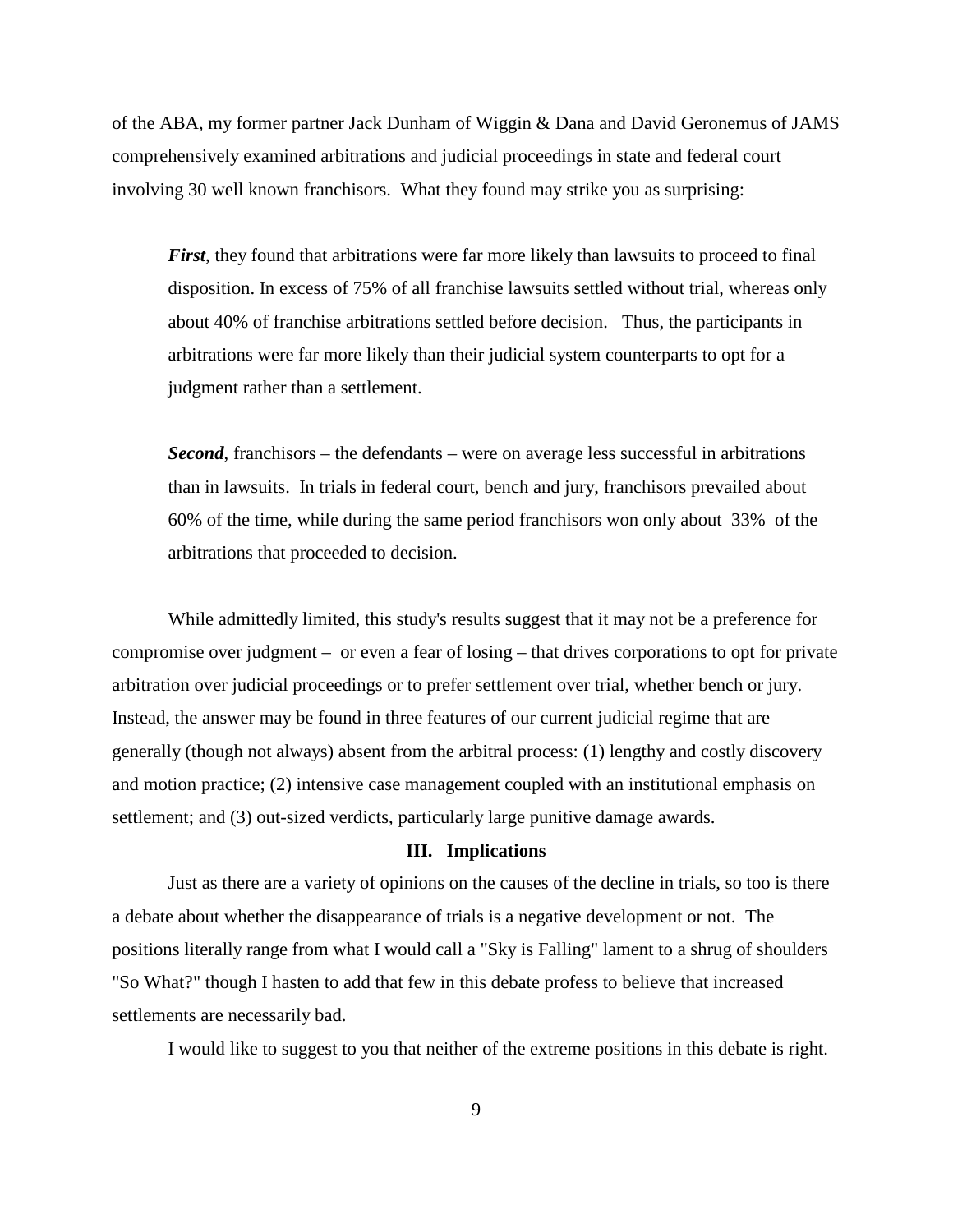That is, I do not believe that this development augurs the end of democracy as we know it. But neither am I prepared to write it off as inconsequential. To the contrary, I believe this development is significant, and it is one that we all should consider and discuss. For, in the end, this issue requires us to consider and then articulate precisely what we expect from our judges and our court system.

#### **IV. Conclusion**

As I mentioned at the outset, to answer that question we need more information than we currently have about the causes of the decline in trials, and we certainly need more information before we even think about undertaking any major institutional changes to respond to this development. In closing, therefore, I will mention just a few areas where I believe the Connecticut Bar Foundation – with its commitment to research, education and discourse among the bench and bar – could play an important information-gathering and discussion-promoting role:

#### • **We need to know more about why litigants settle cases or opt for private ADR**.

If parties are settling cases or choosing private ADR because they have negotiated a resolution that they believe is a sensible and just outcome, then no one would want to make changes that would discourage such results. However, if most litigants are settling cases or opting for ADR because the cost of continuing with court-based litigation is too high, the timetable to verdict is too long and the result at trial is too irrational, then settlements and ADR constitute an indictment of our judicial system, and we must take steps to remedy those defects if we can. At this point, we have only anecdotal information about what motivates litigants and therefore, we cannot possibly draw conclusions one way or the other.

### • **We need to gain a greater understanding of how many cases should go to trial? Was our law better developed when 12% of our cases were disposed of by trial?**

We probably would all agree that adjudications of some kind are needed to allow the law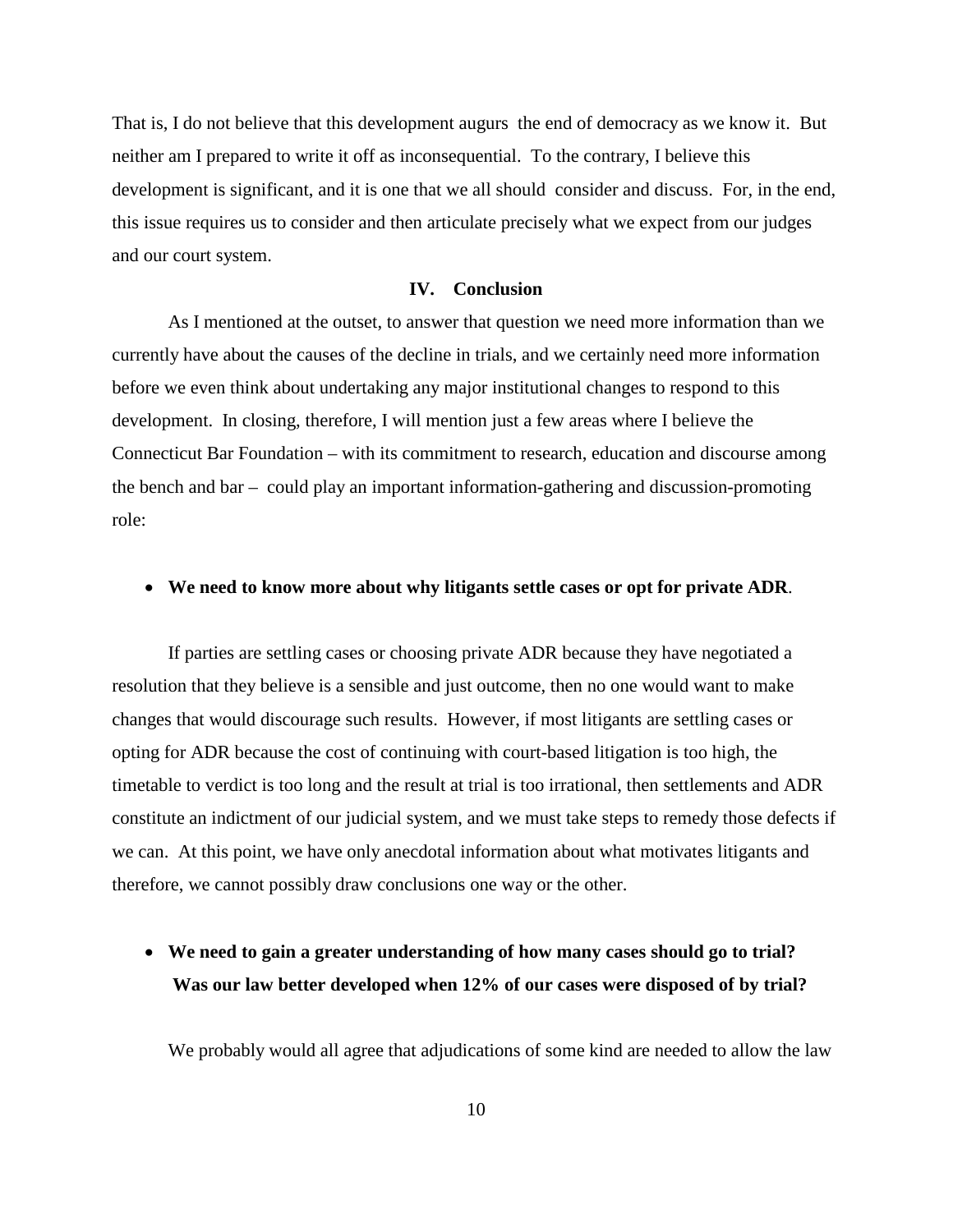to develop. If all cases are resolved in private arbitrations or by settlements, courts do not have the opportunity they need to develop the law in a sensible and systematic manner. But is there any real danger of that happening? The federal courts are still conducting over 12,000 civil and criminal trials a year. And state courts are still trying many thousands more. Add to that the myriad pre-trial rulings that are published annually, and it would seem that we have a more than sufficient number of adjudications to allow parties to learn the true value of their cases and courts to develop the law in a meaningful fashion. However, we need empirical information about whether the decline in the number of trials has had any meaningful effect on the development of our law.

## • **We need to take a closer look at the impact of efficient case management techniques on the willingness of parties to proceed to trial**.

In my own view, efficient case management ensures that parties have the information they need to evaluate their case at an early stage, and while it is possible that this leads to earlier settlements, if litigants are settling for the right reasons fully armed at an early stage of the case with the information they need to make informed choices, it is not clear to me that there is a problem with good case management. On the other hand, if litigants and the bar feel beaten down by constant judicial emphasis on settlement rather than trial, that is something we must address.

# • **Finally, the information we have on summary judgment is too insubstantial to allow us to draw any conclusions about that procedural device**.

It may be that summary judgment usage has increased. However, none of us would want the alternative of convening jurors in cases where there is, in fact, no genuine issue of material fact and one side or the other is entitled to judgment as a matter of law. It is not enough, therefore, to know that summary judgment has increased. We also need to get some sense about whether there is widespread *abuse* of summary judgment by courts. And without that